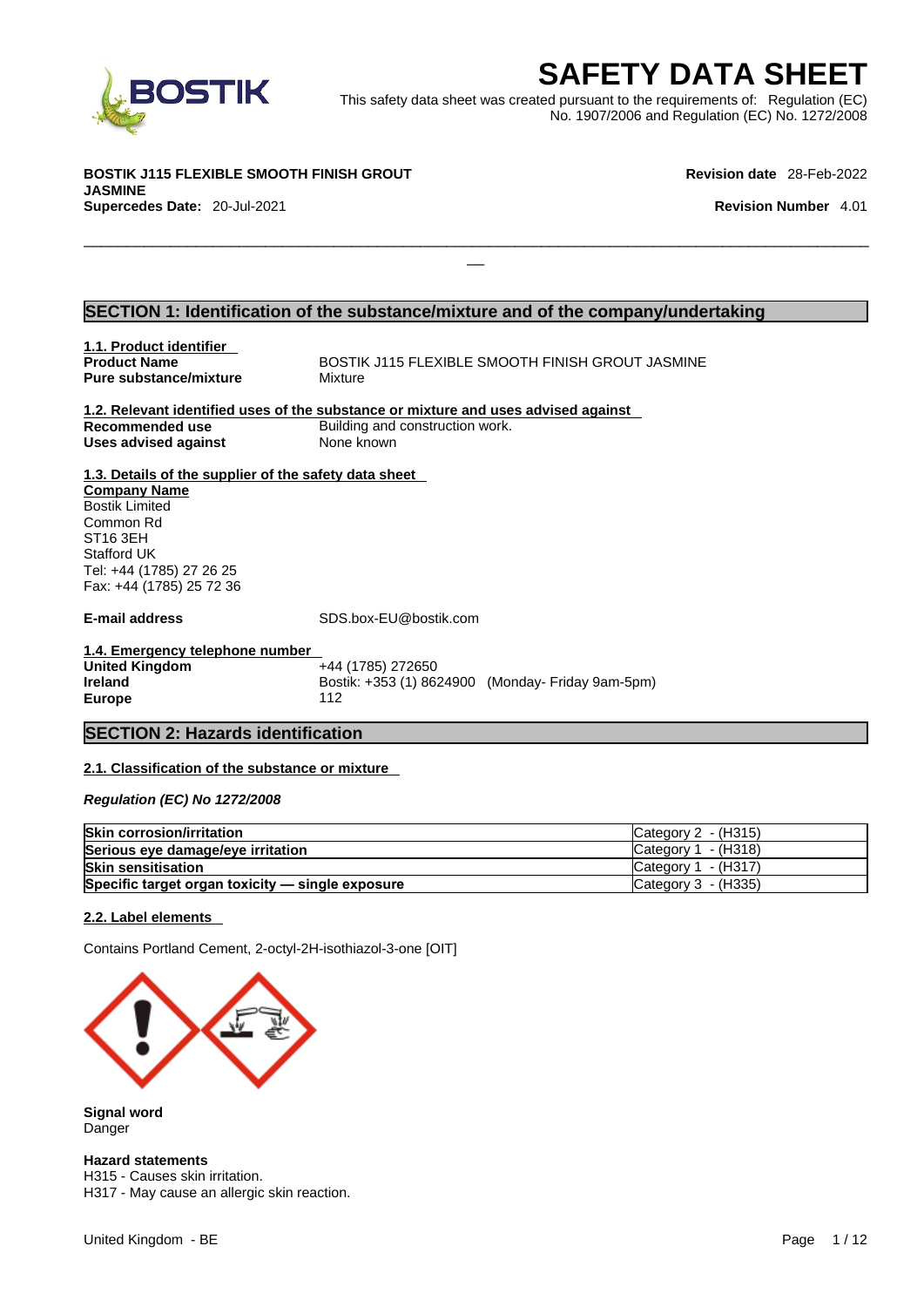$\Box$ 

\_\_ **BOSTIK J115 FLEXIBLE SMOOTH FINISH GROUT JASMINE Supercedes Date:** 20-Jul-2021 **Revision Number** 4.01

**Revision date** 28-Feb-2022

H318 - Causes serious eye damage.

H335 - May cause respiratory irritation.

#### **Precautionary Statements - EU (§28, 1272/2008)**

P101 - If medical advice is needed, have product container or label at hand

- P102 Keep out of reach of children
- P260 Do not breathe dust

P271 - Use only outdoors or in a well-ventilated area

P280 - Wear protective gloves/protective clothing/eye protection/face protection

P302 + P352 - IF ON SKIN: Wash with plenty of water and soap

P305 + P351 + P338 - IF IN EYES: Rinse cautiously with water for several minutes. Remove contact lenses, if present and easy to do. Continue rinsing

P310 - Immediately call a POISON CENTER or doctor

P362 + P364 - Take off contaminated clothing and wash it before reuse

P403 + P233 - Store in a well-ventilated place. Keep container tightly closed

P405 - Store locked up

P501 - Dispose of contents/ container to an approved waste disposal plant

#### **2.3. Other hazards**

When cement reacts with water a strong alkaline solution is produced. Prolonged contact with wet cement or wet concrete may cause serious burns because they develop without pain being felt e.g. when kneeling in wet cement even when wearing trousers. Frequent inhalation of large quantities of cement dust over a long period of time increases the risk of developing lung disease. Product dust may be irritating to eyes, skin and respiratory system. Repeated exposure may cause skin dryness or cracking.

#### **PBT & vPvB**

This mixture contains no substance considered to be persistent, bioaccumulating or toxic (PBT). This mixture contains no substance considered to be very persistent nor very bioaccumulating (vPvB).

### **SECTION 3: Composition/information on ingredients**

#### **3.1 Substances**

Not applicable

#### **3.2 Mixtures**

| <b>Chemical name</b>                  | <b>EC No</b> | <b>CAS No</b> | Weight-%     | <b>Classification</b><br>according to<br><b>Regulation (EC)</b><br>No. 1272/2008<br>[CLP]        | <b>Specific</b><br>concentration limit<br>(SCL) | <b>REACH</b><br>registration<br>number |
|---------------------------------------|--------------|---------------|--------------|--------------------------------------------------------------------------------------------------|-------------------------------------------------|----------------------------------------|
| Quartz                                | 238-878-4    | 14808-60-7    | $40 - 80$    | $\lambda$                                                                                        | $\blacksquare$                                  | [4]                                    |
| <b>Portland Cement</b>                | 266-043-4    | 65997-15-1    | $40 - 80$    | STOT SE 3<br>(H335)<br>Skin Irrit. 2<br>(H315)<br>Eye Dam. 1<br>(H318)<br>Skin Sens. 1<br>(H317) |                                                 | [5]                                    |
| 2-octyl-2H-isothiazol-3-o<br>ne [OIT] | 247-761-7    | 26530-20-1    | $0.01 - 0.1$ | Acute Tox. 3<br>(H301)<br>Acute Tox. 3<br>(H311)<br>Acute Tox. 3<br>(H331)                       | $\wedge$                                        |                                        |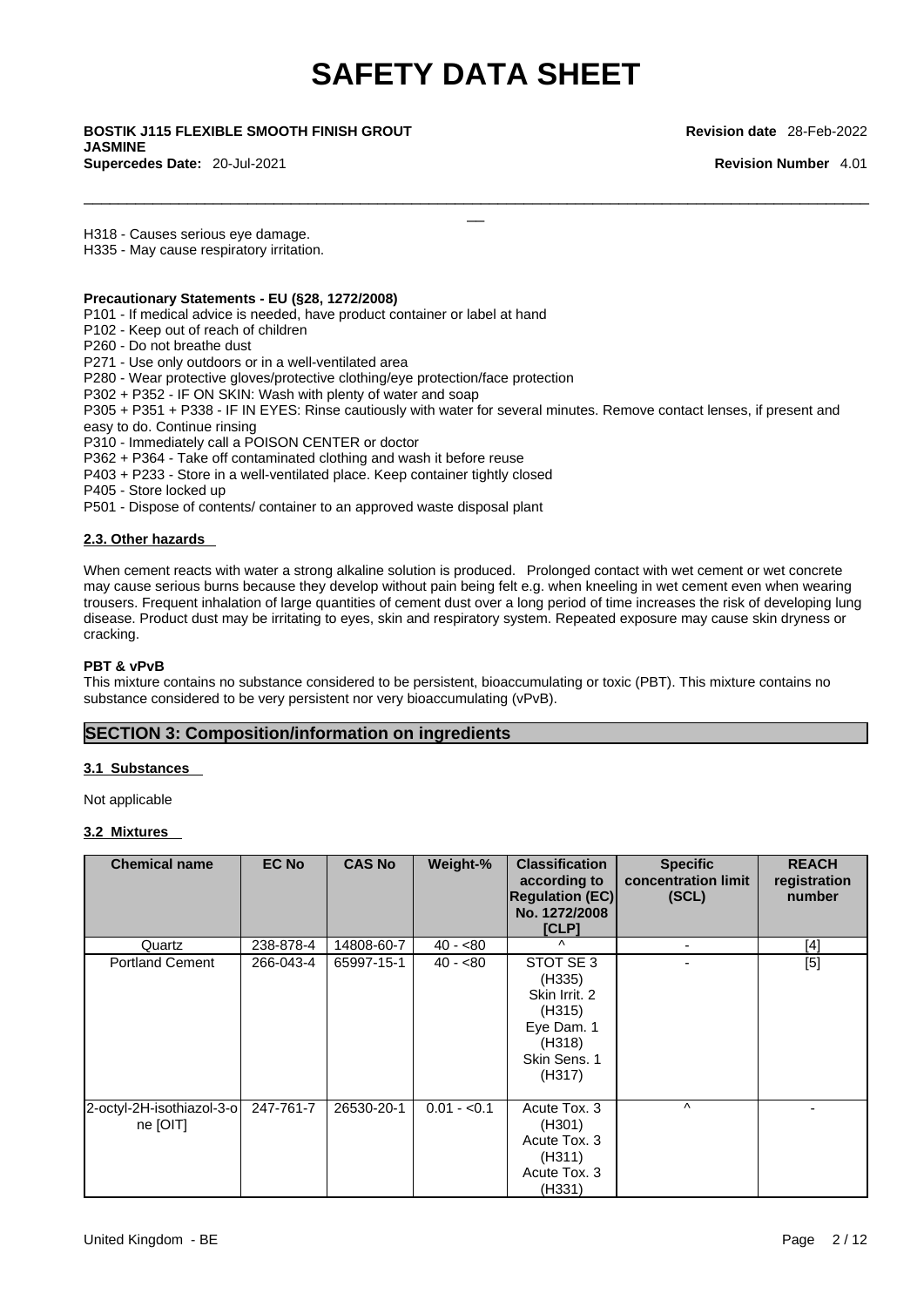$\Box$ 

\_\_ **BOSTIK J115 FLEXIBLE SMOOTH FINISH GROUT JASMINE Supercedes Date:** 20-Jul-2021 **Revision Number** 4.01

#### **Revision date** 28-Feb-2022



NOTE [4] - This substance is exempted from registration according to the provisions of Article 2(7)(a) and Annex IV of REACH

NOTE [5] - This substance is exempted from registration according to the provisions of Article  $2(7)(a)$  and Annex V of REACH

#### **Full text of H- and EUH-phrases: see section 16**

Note:  $\wedge$  indicates not classified, however, the substance is listed in section 3 as it has an OEL

This product does not contain candidate substances of very high concern at a concentration >=0.1% (Regulation (EC) No. 1907/2006 (REACH), Article 59)

| <b>SECTION 4: First aid measures</b>   |                                                                                                                                                                                                                                                                                                                                                                                                                                                      |
|----------------------------------------|------------------------------------------------------------------------------------------------------------------------------------------------------------------------------------------------------------------------------------------------------------------------------------------------------------------------------------------------------------------------------------------------------------------------------------------------------|
| 4.1. Description of first aid measures |                                                                                                                                                                                                                                                                                                                                                                                                                                                      |
| <b>General advice</b>                  | If medical advice is needed, have product container or label at hand.                                                                                                                                                                                                                                                                                                                                                                                |
| <b>Inhalation</b>                      | Remove to fresh air. Get medical attention immediately if symptoms occur. IF exposed<br>or concerned: Get medical advice/attention.                                                                                                                                                                                                                                                                                                                  |
| Eye contact                            | Do not rub affected area. Immediately flush with plenty of water. After initial flushing,<br>remove any contact lenses and continue flushing for at least 15 minutes. Consult an<br>ophthalmologist.                                                                                                                                                                                                                                                 |
| <b>Skin contact</b>                    | Brush off loose particles from skin. Remove material from skin immediately. Take off<br>contaminated clothing and wash it before reuse. In the case of skin irritation or allergic<br>reactions see a doctor.                                                                                                                                                                                                                                        |
| Ingestion                              | Rinse mouth. Never give anything by mouth to an unconscious person. Do NOT induce<br>vomiting. Call a doctor.                                                                                                                                                                                                                                                                                                                                        |
| Self-protection of the first aider     | Avoid contact with skin, eyes or clothing. Wear personal protective clothing (see section<br>8).                                                                                                                                                                                                                                                                                                                                                     |
|                                        | 4.2. Most important symptoms and effects, both acute and delayed                                                                                                                                                                                                                                                                                                                                                                                     |
| <b>Symptoms</b>                        | Burning sensation. Itching. Rashes. Hives. Causes serious eye damage. Irritating to<br>skin. Inhalation of dust in high concentration may cause irritation of respiratory system.<br>When cement reacts with water a strong alkaline solution is produced. Prolonged<br>contact with wet cement or wet concrete may cause serious burns because they develop<br>without pain being felt e.g. when kneeling in wet cement even when wearing trousers. |
|                                        | 4.3. Indication of any immediate medical attention and special treatment needed                                                                                                                                                                                                                                                                                                                                                                      |
| Note to doctors                        | May cause sensitisation in susceptible persons. Treat symptomatically.                                                                                                                                                                                                                                                                                                                                                                               |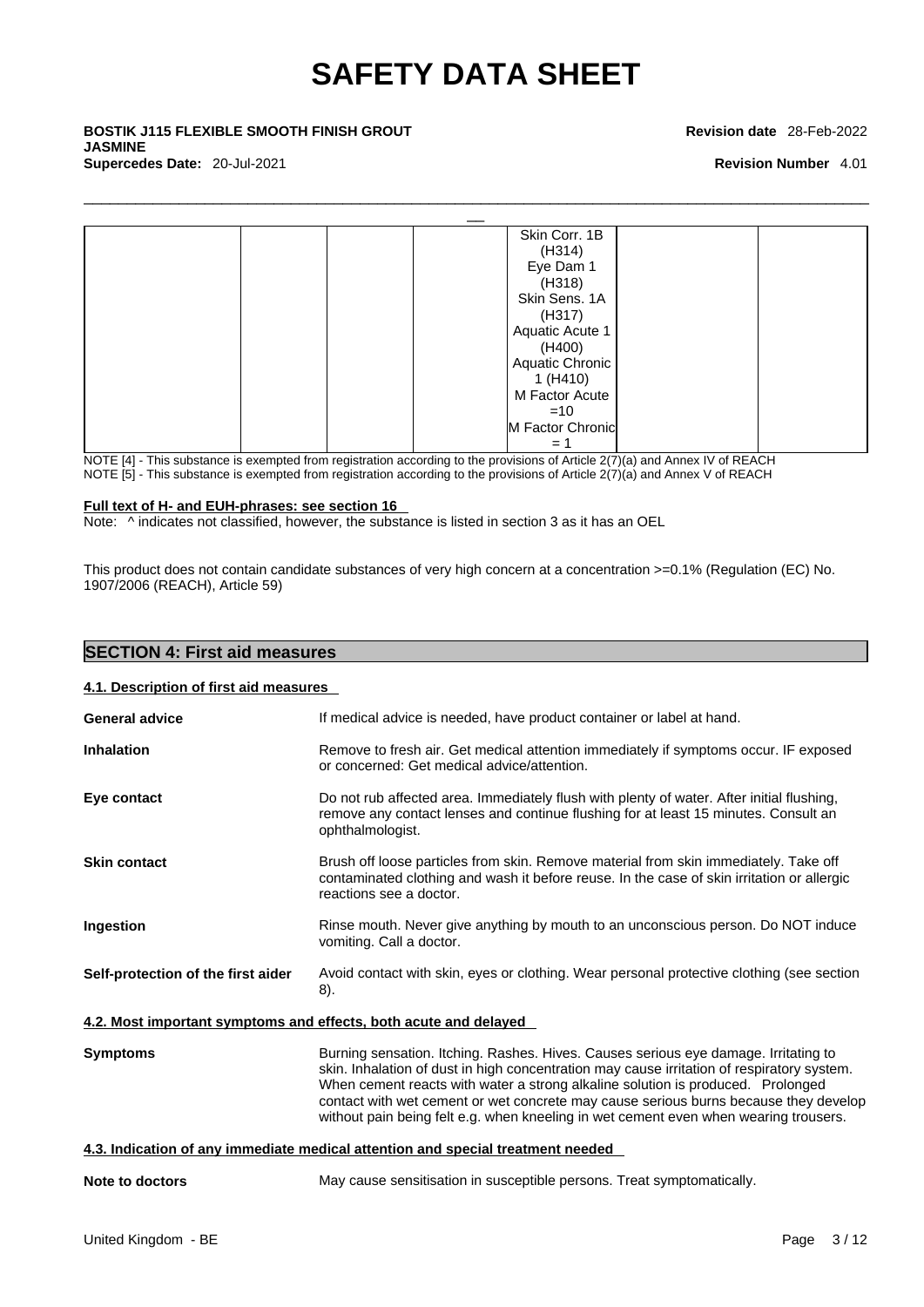\_\_ **BOSTIK J115 FLEXIBLE SMOOTH FINISH GROUT JASMINE Supercedes Date:** 20-Jul-2021 **Revision Number** 4.01

**Revision date** 28-Feb-2022

| <b>SECTION 5: Firefighting measures</b>                           |                                                                                                                                                                                                                                                              |
|-------------------------------------------------------------------|--------------------------------------------------------------------------------------------------------------------------------------------------------------------------------------------------------------------------------------------------------------|
| 5.1. Extinguishing media                                          |                                                                                                                                                                                                                                                              |
| <b>Suitable Extinguishing Media</b>                               | Use extinguishing measures that are appropriate to local circumstances and the<br>surrounding environment.                                                                                                                                                   |
| Unsuitable extinguishing media                                    | Full water jet. Do not scatter spilled material with high pressure water streams.                                                                                                                                                                            |
| 5.2. Special hazards arising from the substance or mixture        |                                                                                                                                                                                                                                                              |
| chemical                                                          | Specific hazards arising from the Product is or contains a sensitiser. May cause sensitisation by skin contact.                                                                                                                                              |
| <b>Hazardous combustion products</b>                              | Silicon dioxide.                                                                                                                                                                                                                                             |
| 5.3. Advice for firefighters                                      |                                                                                                                                                                                                                                                              |
| Special protective equipment and<br>precautions for fire-fighters | Firefighters should wear self-contained breathing apparatus and full firefighting turnout<br>gear. Use personal protection equipment.                                                                                                                        |
| <b>SECTION 6: Accidental release measures</b>                     |                                                                                                                                                                                                                                                              |
|                                                                   | 6.1. Personal precautions, protective equipment and emergency procedures                                                                                                                                                                                     |
| <b>Personal precautions</b>                                       | Avoid generation of dust. Do not get in eyes, on skin, or on clothing. Use personal<br>protective equipment as required.                                                                                                                                     |
| <b>Other information</b>                                          | Refer to protective measures listed in Sections 7 and 8.                                                                                                                                                                                                     |
| For emergency responders                                          | Use personal protection recommended in Section 8.                                                                                                                                                                                                            |
| 6.2. Environmental precautions                                    |                                                                                                                                                                                                                                                              |
| <b>Environmental precautions</b>                                  | Prevent product from entering drains. Do not allow to enter into soil/subsoil.                                                                                                                                                                               |
| 6.3. Methods and material for containment and cleaning up         |                                                                                                                                                                                                                                                              |
| <b>Methods for containment</b>                                    | Cover powder spill with plastic sheet or tarp to minimise spreading and keep powder dry.<br>Prevent dust cloud.                                                                                                                                              |
| Methods for cleaning up                                           | Do not dry sweep dust. Wet dust with water before sweeping or use a vacuum to collect<br>dust. Use appropriate personal protective equipment (PPE). Carefully shovel or sweep<br>up spilled material and place in suitable container. Avoid generating dust. |
| Prevention of secondary hazards                                   | Clean contaminated objects and areas thoroughly observing environmental regulations.                                                                                                                                                                         |
| 6.4. Reference to other sections                                  |                                                                                                                                                                                                                                                              |
| <b>Reference to other sections</b>                                | See section 8 for more information. See section 13 for more information.                                                                                                                                                                                     |

# **SECTION 7: Handling and storage**

### **7.1. Precautions for safe handling**

**Advice on safe handling** Ensure adequate ventilation. Avoid generation of dust. Avoid contact with skin, eyes or clothing. Use personal protection equipment. Take off contaminated clothing and wash it before reuse.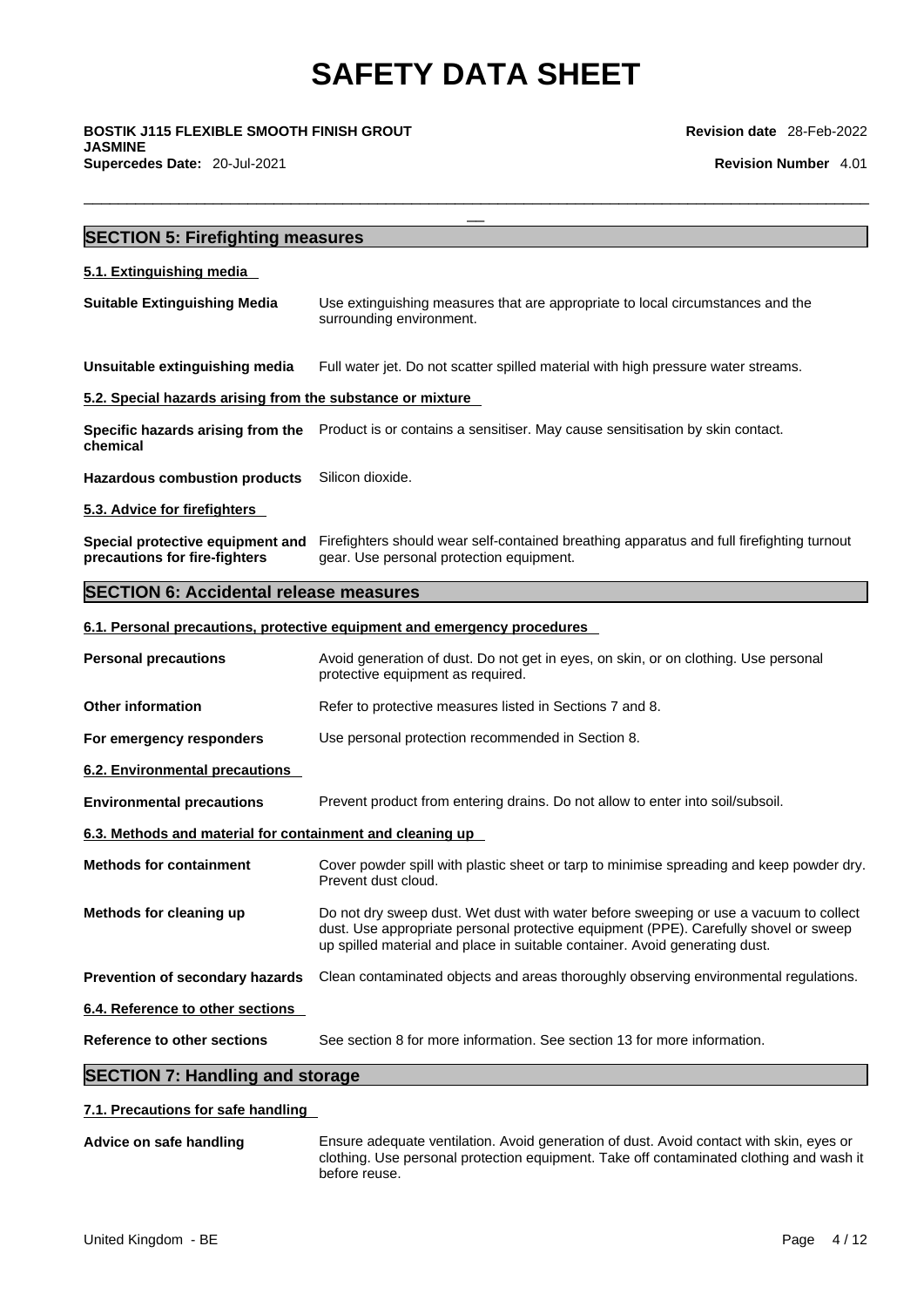$\Box$ 

\_\_ **BOSTIK J115 FLEXIBLE SMOOTH FINISH GROUT JASMINE** 

**Supercedes Date:** 20-Jul-2021 **Revision Number** 4.01

| General hygiene considerations                                    | Avoid contact with skin, eyes or clothing. Wear suitable gloves and eye/face protection.<br>Do not eat, drink or smoke when using this product.                                                                                                     |
|-------------------------------------------------------------------|-----------------------------------------------------------------------------------------------------------------------------------------------------------------------------------------------------------------------------------------------------|
| 7.2. Conditions for safe storage, including any incompatibilities |                                                                                                                                                                                                                                                     |
| <b>Storage Conditions</b>                                         | Keep containers tightly closed in a dry, cool and well-ventilated place. Store locked up.<br>Keep out of the reach of children. Keep the packing dry and well sealed to prevent<br>contamination and absorption of humidity. Protect from moisture. |
| 7.3. Specific end use(s)                                          |                                                                                                                                                                                                                                                     |
| Specific use(s)<br>Building and construction work.                |                                                                                                                                                                                                                                                     |
|                                                                   | Risk Management Methods (RMM) The information required is contained in this Safety Data Sheet.                                                                                                                                                      |
| Other information                                                 | Observe technical data sheet.                                                                                                                                                                                                                       |
|                                                                   |                                                                                                                                                                                                                                                     |

# **SECTION 8: Exposure controls/personal protection**

### **8.1. Control parameters**

### **Exposure Limits**

| <b>Chemical name</b>                 | <b>European Union</b>     | <b>United Kingdom</b>                                                                                          |
|--------------------------------------|---------------------------|----------------------------------------------------------------------------------------------------------------|
| Quartz<br>14808-60-7                 | TWA: $0.1 \text{ mg/m}^3$ | TWA: $0.1 \text{ mg/m}^3$                                                                                      |
| <b>Portland Cement</b><br>65997-15-1 |                           | TWA: $10 \text{ mg/m}^3$<br>TWA: 4 mg/m <sup>3</sup><br>STEL: $30 \text{ mg/m}^3$<br>STEL: $12 \text{ mg/m}^3$ |
| Dust<br>RR-12364-8                   | $\overline{\phantom{0}}$  | TWA: $10 \text{ mg/m}^3$<br>TWA: 4 mg/m $3$<br>STEL: $30 \text{ mg/m}^3$<br>STEL: $12 \text{ mg/m}^3$          |

**Derived No Effect Level (DNEL)** No information available

**Predicted No Effect Concentration** No information available. **(PNEC)** 

**8.2. Exposure controls Engineering controls** Ensure adequate ventilation, especially in confined areas. Vapours/aerosols must be exhausted directly at the point of origin. **Personal protective equipment Eye/face protection** Wear safety glasses with side shields (or goggles). Use eye protection according to EN 166, designed to protect against powders and dusts. **Hand protection** Wear protective gloves. Gloves must conform to standard EN 374. Ensure that the

breakthrough time of the glove material is not exceeded. Refer to glove supplier for information on breakthrough time for specific gloves. For operations where prolonged or repeated skin contact may occur, impervious gloves should be worn. Gloves made of plastic or rubber. Gloves should be replaced regularly and if there is any sign of damage to the glove material. The breakthrough time of the gloves depends on the material and the thickness as well as the temperature.

**Skin and body protection** Suitable protective clothing. Gloves made of plastic or rubber. Avoid contact with skin, eyes or clothing. Wear appropriate personal protective clothing to prevent skin contact. **Respiratory protection** No protective equipment is needed under normal use conditions. If exposure limits are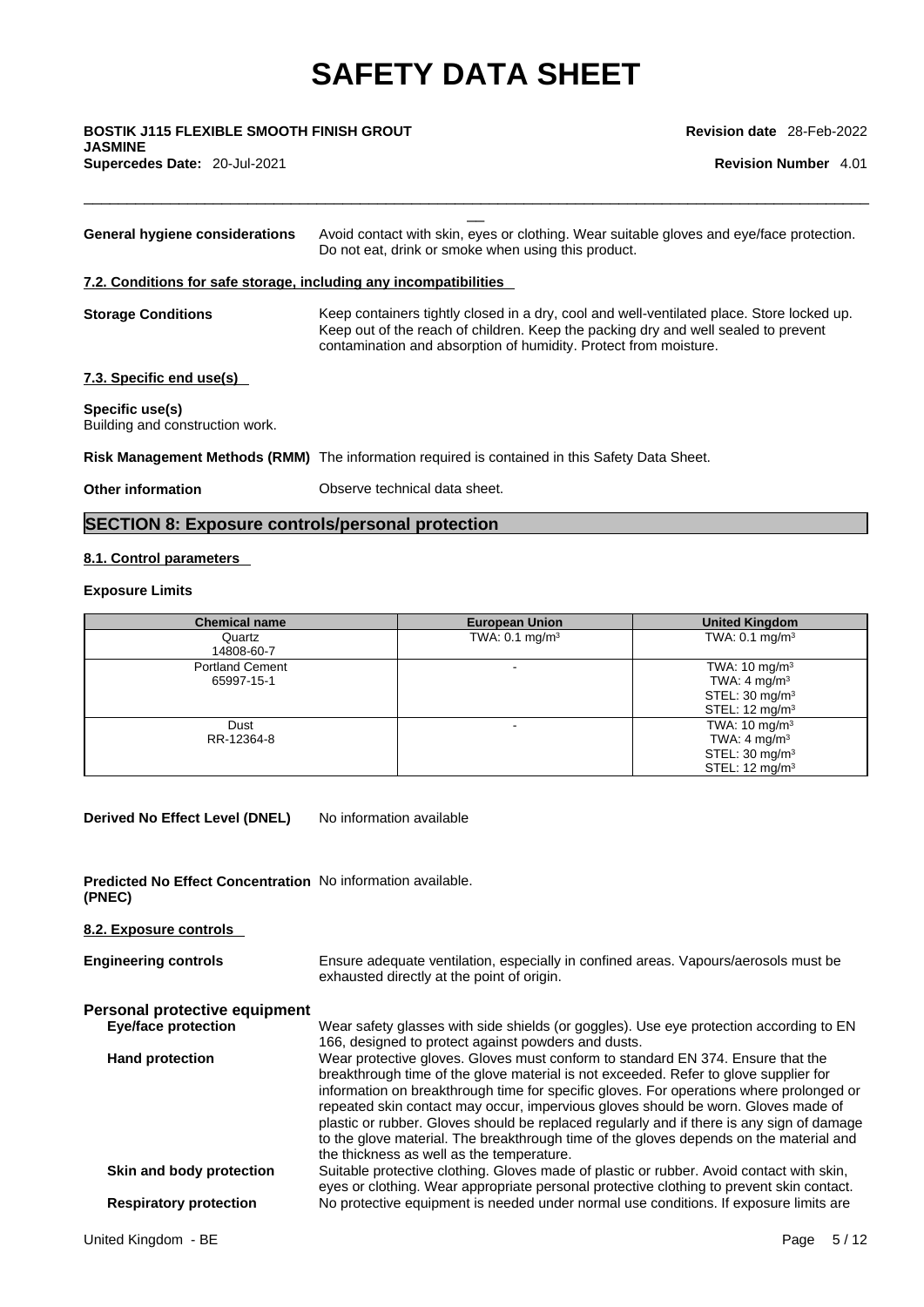\_\_ **BOSTIK J115 FLEXIBLE SMOOTH FINISH GROUT JASMINE Supercedes Date:** 20-Jul-2021 **Revision Number** 4.01

**Revision date** 28-Feb-2022

| Recommended filter type:                                    | exceeded or irritation is experienced, ventilation and evacuation may be required. Avoid<br>generation of dust. Possible nuisance dust.<br>black. with filter for particulates. Wear a respirator conforming to EN 140 with Type<br>P2/P3 filter or better. |                  |  |  |  |  |  |
|-------------------------------------------------------------|-------------------------------------------------------------------------------------------------------------------------------------------------------------------------------------------------------------------------------------------------------------|------------------|--|--|--|--|--|
|                                                             | <b>Environmental exposure controls</b> Do not allow into any sewer, on the ground or into any body of water.                                                                                                                                                |                  |  |  |  |  |  |
| <b>SECTION 9: Physical and chemical properties</b>          |                                                                                                                                                                                                                                                             |                  |  |  |  |  |  |
| 9.1. Information on basic physical and chemical properties  |                                                                                                                                                                                                                                                             |                  |  |  |  |  |  |
| <b>Physical state</b>                                       | Solid                                                                                                                                                                                                                                                       |                  |  |  |  |  |  |
| <b>Appearance</b>                                           | Powder                                                                                                                                                                                                                                                      |                  |  |  |  |  |  |
| <b>Colour</b>                                               | Off-white                                                                                                                                                                                                                                                   |                  |  |  |  |  |  |
| Odour                                                       | No information available                                                                                                                                                                                                                                    |                  |  |  |  |  |  |
| <b>Odour threshold</b>                                      | No information available                                                                                                                                                                                                                                    |                  |  |  |  |  |  |
| <b>Property</b>                                             | Values                                                                                                                                                                                                                                                      | Remarks • Method |  |  |  |  |  |
| рH                                                          | No data available                                                                                                                                                                                                                                           |                  |  |  |  |  |  |
| pH (as aqueous solution)                                    | > 11                                                                                                                                                                                                                                                        |                  |  |  |  |  |  |
| Melting point / freezing point                              | Not applicable . °C                                                                                                                                                                                                                                         |                  |  |  |  |  |  |
| Initial boiling point and boiling<br>range                  | Not applicable . °C                                                                                                                                                                                                                                         |                  |  |  |  |  |  |
| <b>Flash point</b>                                          | Not applicable . °C                                                                                                                                                                                                                                         |                  |  |  |  |  |  |
| <b>Evaporation rate</b>                                     | Not applicable.                                                                                                                                                                                                                                             |                  |  |  |  |  |  |
| <b>Flammability</b>                                         | No data available                                                                                                                                                                                                                                           |                  |  |  |  |  |  |
| <b>Flammability Limit in Air</b>                            |                                                                                                                                                                                                                                                             |                  |  |  |  |  |  |
| Upper flammability or explosive No data available<br>limits |                                                                                                                                                                                                                                                             |                  |  |  |  |  |  |
| Lower flammability or explosive No data available<br>limits |                                                                                                                                                                                                                                                             |                  |  |  |  |  |  |
| Vapour pressure                                             | No data available                                                                                                                                                                                                                                           |                  |  |  |  |  |  |
| <b>Relative vapour density</b>                              | No data available                                                                                                                                                                                                                                           |                  |  |  |  |  |  |
| <b>Relative density</b>                                     | No data available                                                                                                                                                                                                                                           |                  |  |  |  |  |  |
| <b>Water solubility</b>                                     | Cement based products react and                                                                                                                                                                                                                             | Insoluble        |  |  |  |  |  |
|                                                             | solidify in contact with water                                                                                                                                                                                                                              |                  |  |  |  |  |  |
| Solubility(ies)                                             | No data available                                                                                                                                                                                                                                           |                  |  |  |  |  |  |
| <b>Partition coefficient</b>                                | No data available                                                                                                                                                                                                                                           |                  |  |  |  |  |  |
| <b>Autoignition temperature</b>                             | No data available                                                                                                                                                                                                                                           |                  |  |  |  |  |  |
| <b>Decomposition temperature</b>                            | No data available                                                                                                                                                                                                                                           |                  |  |  |  |  |  |
| <b>Kinematic viscosity</b>                                  | Not applicable                                                                                                                                                                                                                                              |                  |  |  |  |  |  |
| <b>Dynamic viscosity</b>                                    | Not applicable .                                                                                                                                                                                                                                            |                  |  |  |  |  |  |
| <b>Explosive properties</b>                                 | No data available                                                                                                                                                                                                                                           |                  |  |  |  |  |  |
| <b>Oxidising properties</b>                                 | No data available                                                                                                                                                                                                                                           |                  |  |  |  |  |  |
| 9.2. Other information                                      |                                                                                                                                                                                                                                                             |                  |  |  |  |  |  |
| Solid content (%)                                           | 100                                                                                                                                                                                                                                                         |                  |  |  |  |  |  |
| <b>Softening Point</b>                                      | Not relevant                                                                                                                                                                                                                                                |                  |  |  |  |  |  |
| <b>VOC Content (%)</b>                                      |                                                                                                                                                                                                                                                             |                  |  |  |  |  |  |

# **SECTION 10: Stability and reactivity**

Liquid Density **1.8 g/ml**<br> **Bulk density** 1.3 50-

#### **10.1. Reactivity**

**Reactivity Product cures with moisture.** 

**Bulk density** 1.3 50-700 μm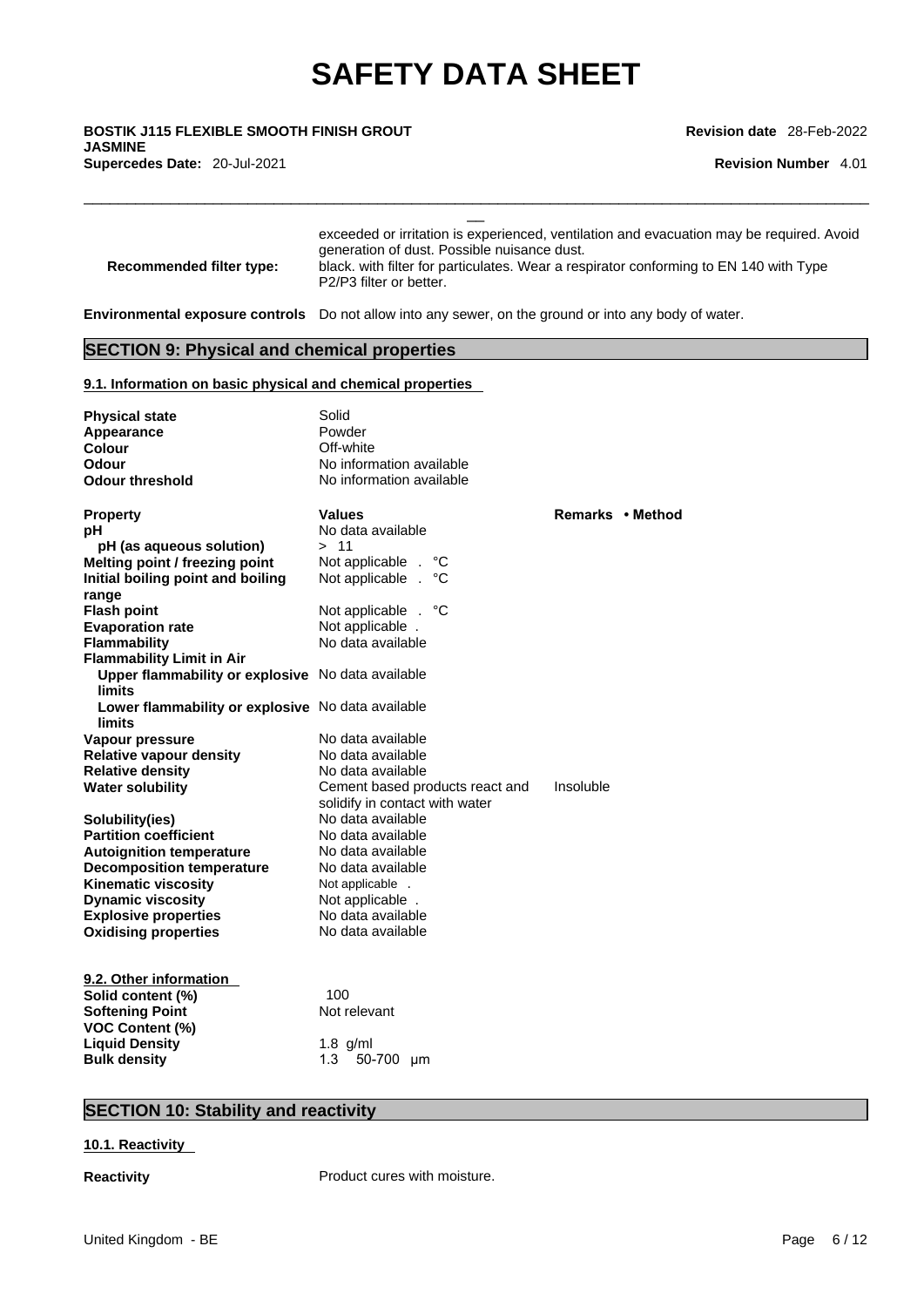\_\_ **BOSTIK J115 FLEXIBLE SMOOTH FINISH GROUT JASMINE Supercedes Date:** 20-Jul-2021 **Revision Number** 4.01

**Revision date** 28-Feb-2022

| 10.2. Chemical stability                                         |                                                                                                                                                                                                                                                           |
|------------------------------------------------------------------|-----------------------------------------------------------------------------------------------------------------------------------------------------------------------------------------------------------------------------------------------------------|
| <b>Stability</b>                                                 | Keep away from Incompatible materials. Stable under recommended storage conditions.                                                                                                                                                                       |
| <b>Explosion data</b>                                            |                                                                                                                                                                                                                                                           |
| Sensitivity to mechanical                                        | None.                                                                                                                                                                                                                                                     |
| impact<br>Sensitivity to static discharge                        | None.                                                                                                                                                                                                                                                     |
| 10.3. Possibility of hazardous reactions                         |                                                                                                                                                                                                                                                           |
| Possibility of hazardous reactions None under normal processing. |                                                                                                                                                                                                                                                           |
| 10.4. Conditions to avoid                                        |                                                                                                                                                                                                                                                           |
| <b>Conditions to avoid</b>                                       | Product cures with moisture. Protect from moisture.                                                                                                                                                                                                       |
| 10.5. Incompatible materials                                     |                                                                                                                                                                                                                                                           |
| Incompatible materials                                           | Strong acids. Strong bases. Strong oxidising agents. Acids. Aluminium.                                                                                                                                                                                    |
| 10.6. Hazardous decomposition products                           |                                                                                                                                                                                                                                                           |
| <b>Hazardous decomposition</b><br>products                       | None under normal use conditions. Stable under recommended storage conditions.                                                                                                                                                                            |
| <b>SECTION 11: Toxicological information</b>                     |                                                                                                                                                                                                                                                           |
| 11.1. Information on toxicological effects                       |                                                                                                                                                                                                                                                           |
| Information on likely routes of exposure                         |                                                                                                                                                                                                                                                           |
| <b>Product Information</b>                                       |                                                                                                                                                                                                                                                           |
| <b>Inhalation</b>                                                | Specific test data for the substance or mixture is not available. May cause irritation of<br>respiratory tract.                                                                                                                                           |
| Eye contact                                                      | Specific test data for the substance or mixture is not available. Causes serious eye<br>damage. May cause irreversible damage to eyes.                                                                                                                    |
| <b>Skin contact</b>                                              | Specific test data for the substance or mixture is not available. May cause sensitisation<br>by skin contact. Repeated or prolonged skin contact may cause allergic reactions with<br>susceptible persons. (based on components). Causes skin irritation. |
| Ingestion                                                        | Specific test data for the substance or mixture is not available. Ingestion may cause<br>gastrointestinal irritation, nausea, vomiting and diarrhoea.                                                                                                     |
|                                                                  | Symptoms related to the physical, chemical and toxicological characteristics                                                                                                                                                                              |
| <b>Symptoms</b>                                                  | Redness. Burning. May cause blindness. Itching. Rashes. Hives. May cause redness                                                                                                                                                                          |

and tearing of the eyes.

#### **Numerical measures of toxicity**

## **Acute toxicity**

### **Component Information**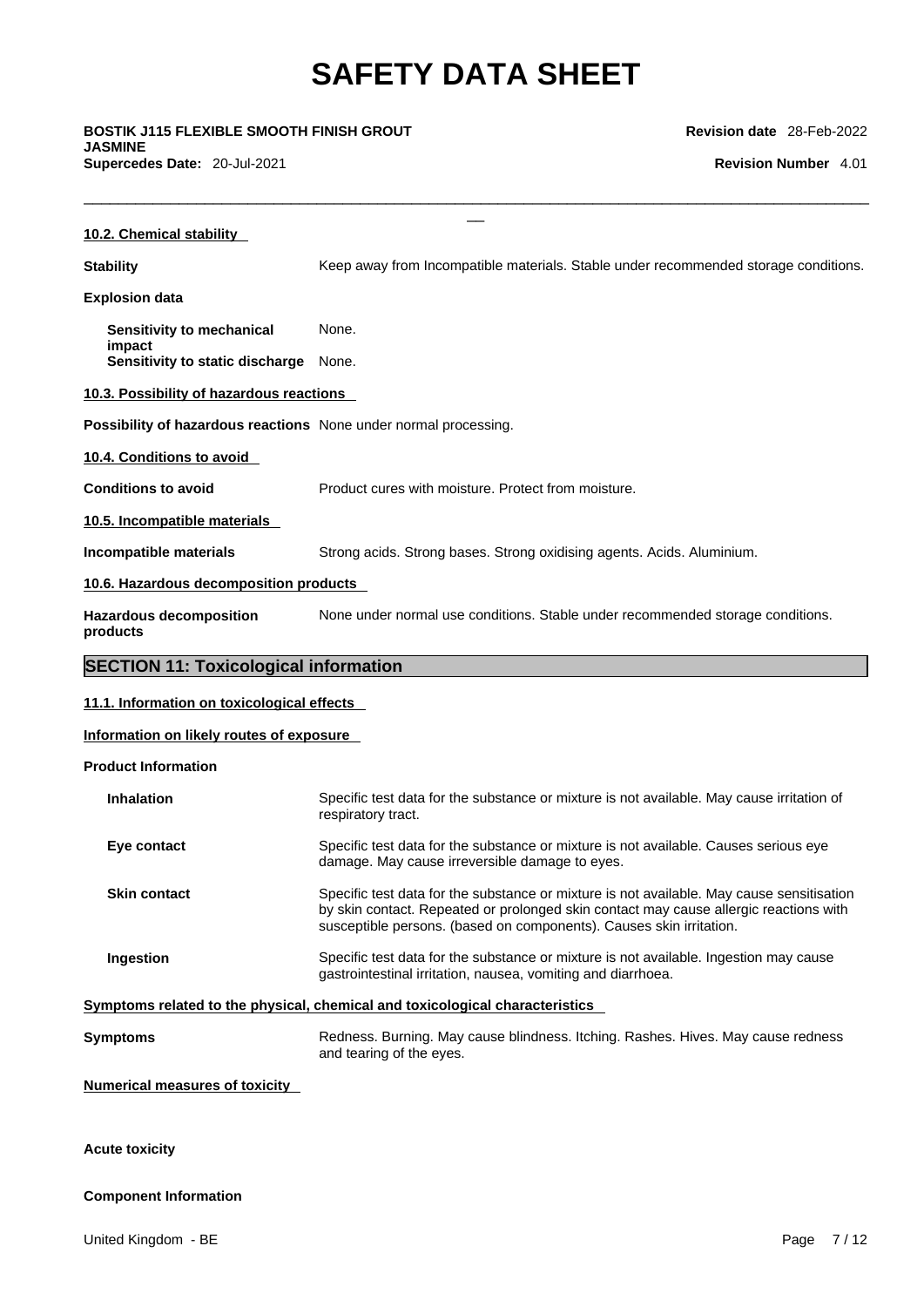# \_\_ **BOSTIK J115 FLEXIBLE SMOOTH FINISH GROUT JASMINE Supercedes Date:** 20-Jul-2021 **Revision Number** 4.01

#### **Revision date** 28-Feb-2022

| Chemical name                                      | Oral LD50                    | Dermal LD50                              | Inhalation LC50 |
|----------------------------------------------------|------------------------------|------------------------------------------|-----------------|
| Quartz<br>14808-60-7                               | >2000 mg/kg (Rattus)         |                                          |                 |
| <b>Portland Cement</b><br>65997-15-1               | LD50 $>$ 2000 mg/Kg (Rattus) | LD50 >2000 mg/Kg                         |                 |
| 2-octyl-2H-isothiazol-3-one<br>[O T]<br>26530-20-1 | $=125$ mg/kg (Rattus)        | $= 690$ mg/kg (Oryctolagus<br>cuniculus) |                 |

### **Delayed and immediate effects as well as chronic effects from short and long-term exposure**

**Skin corrosion/irritation** Classification based on data available for ingredients. Irritating to skin.

 $\Box$ 

2-octyl-2H-isothiazol-3-one [OIT] (26530-20-1)

| Method               | Species       | <b>IExposure</b> route | <b>IEffective dose</b> | <b>Exposure time</b> | <b>IResults</b>   |
|----------------------|---------------|------------------------|------------------------|----------------------|-------------------|
| OECD Test No. 404:   | <b>Rabbit</b> | IDermal                |                        |                      | <b>ICorrosive</b> |
| Acute Dermal         |               |                        |                        |                      |                   |
| Irritation/Corrosion |               |                        |                        |                      |                   |

**Serious eye damage/eye irritation** Classification based on data available for ingredients. Causes burns. Risk of serious damage to eyes.

**Respiratory or skin sensitisation** May cause sensitisation by skin contact.

2-octyl-2H-isothiazol-3-one [OIT] (26530-20-1)

| Method                                                              | Species                           | Exposure route                                                    | <b>Results</b> |
|---------------------------------------------------------------------|-----------------------------------|-------------------------------------------------------------------|----------------|
| OECD Test No. 429: Skin<br>Sensitisation: Local Lymph Node<br>Assay | Mouse                             |                                                                   | sensitising    |
| <b>Germ cell mutagenicity</b>                                       |                                   | Based on available data, the classification criteria are not met. |                |
| Carcinogenicity                                                     |                                   | Based on available data, the classification criteria are not met. |                |
| <b>Reproductive toxicity</b>                                        |                                   | Based on available data, the classification criteria are not met. |                |
| <b>STOT - single exposure</b>                                       | May cause respiratory irritation. |                                                                   |                |
| <b>STOT - repeated exposure</b>                                     |                                   | Based on available data, the classification criteria are not met. |                |
| <b>Aspiration hazard</b>                                            |                                   | Based on available data, the classification criteria are not met. |                |
| 11.2. Information on other hazards                                  |                                   |                                                                   |                |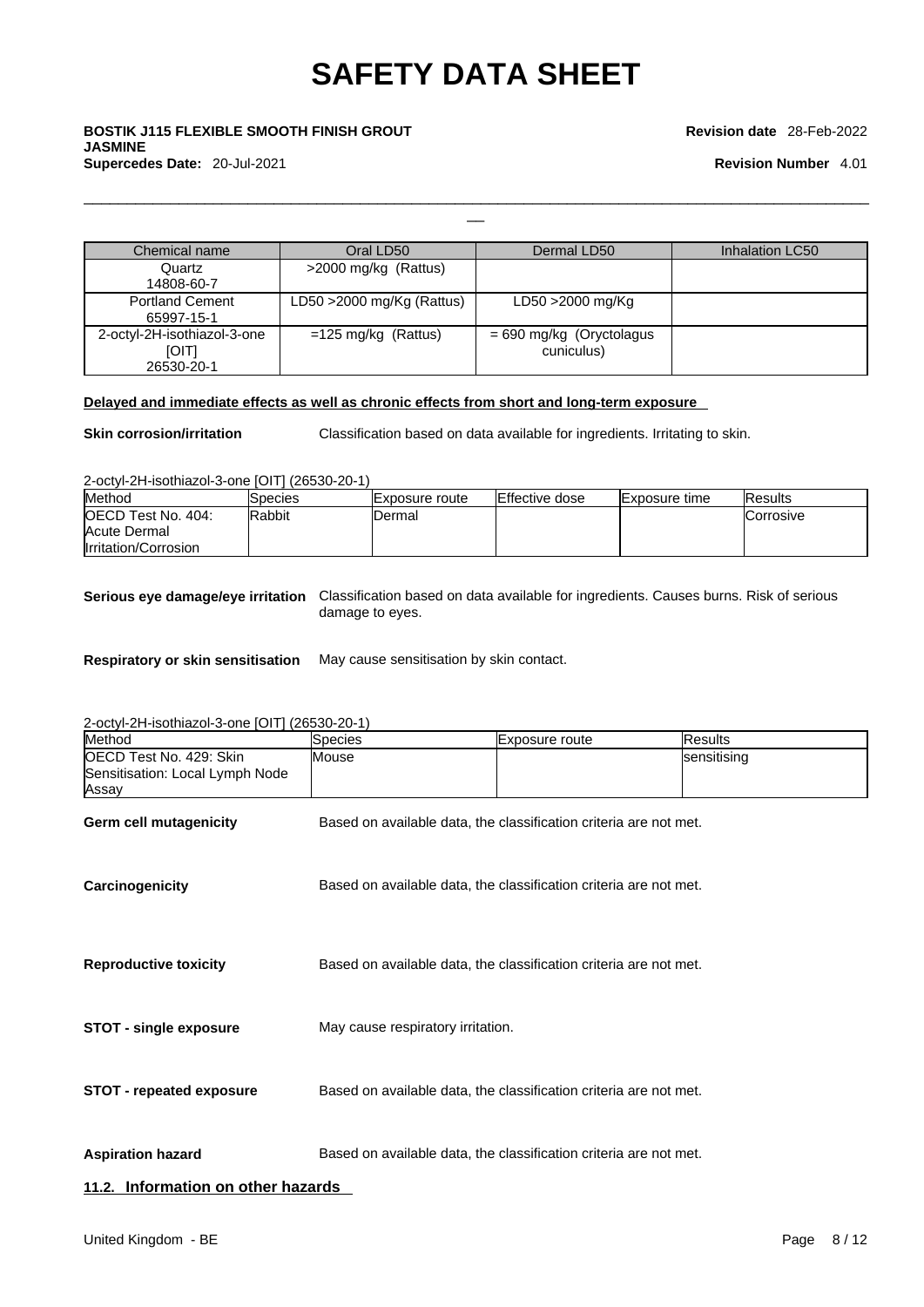$\Box$ 

\_\_ **BOSTIK J115 FLEXIBLE SMOOTH FINISH GROUT JASMINE** 

**Supercedes Date:** 20-Jul-2021 **Revision Number** 4.01

**Revision date** 28-Feb-2022

#### **11.2.1. Endocrine disrupting properties**

**Endocrine disrupting properties** No information available.

#### **11.2.2. Other information**

**Other adverse effects** No information available.

### **SECTION 12: Ecological information**

#### **12.1. Toxicity**

#### **Ecotoxicity**

| Chemical name            | Algae/aguatic        | Fish           | Toxicity to    | Crustacea    | M-Factor | M-Factor    |
|--------------------------|----------------------|----------------|----------------|--------------|----------|-------------|
|                          | plants               |                | microorganisms |              |          | (long-term) |
| 2-octyl-2H-isothiazol-3- | $EC50(72h) =$        | $LC50 (96h) =$ |                | EC50 (48h)   | 10       |             |
| one [OIT]                | $0.084 \text{ ma/L}$ | $0.036$ mg/L   |                | $=0.42$ mg/L |          |             |
| 26530-20-1               | (Scenedesmus         | (Oncorhynchus  |                | (OECD 202)   |          |             |
|                          | subspicatus)         | mykiss) (OECD  |                |              |          |             |
|                          | (OECD 201)           | 203)           |                |              |          |             |

### **12.2. Persistence and degradability**

**Persistence and degradability** No information available.

| <b>Component Information</b>                   |                      |                     |                       |
|------------------------------------------------|----------------------|---------------------|-----------------------|
| 2-octyl-2H-isothiazol-3-one [OIT] (26530-20-1) |                      |                     |                       |
| <b>Method</b>                                  | <b>Exposure time</b> | <b>Value</b>        | <b>Results</b>        |
| OECD Test No. 309: Aerobic                     |                      | Half-life 0.6-1.4 d | Readily biodegradable |
| Mineralization in Surface Water -              |                      |                     |                       |
| Simulation Biodegradation Test                 |                      |                     |                       |

#### **12.3. Bioaccumulative potential**

**Bioaccumulation** There is no data for this product.

#### **Component Information**

| Chemical name                     | <b>Partition coefficient</b> | Bioconcentration factor (BCF) |
|-----------------------------------|------------------------------|-------------------------------|
| Quartz                            |                              |                               |
| 14808-60-7                        |                              |                               |
| 2-octyl-2H-isothiazol-3-one [OIT] | 2.92                         |                               |
| 26530-20-1                        |                              |                               |

#### **12.4. Mobility in soil**

**Mobility in soil** No information available.

#### **12.5. Results of PBT and vPvB assessment**

**PBT and vPvB assessment** The product does not contain any substance(s) classified as PBT or vPvB.

| Chemical name                     | PBT and vPvB assessment         |
|-----------------------------------|---------------------------------|
| 2-octyl-2H-isothiazol-3-one [OIT] | The substance is not PBT / vPvB |
| 26530-20-1                        |                                 |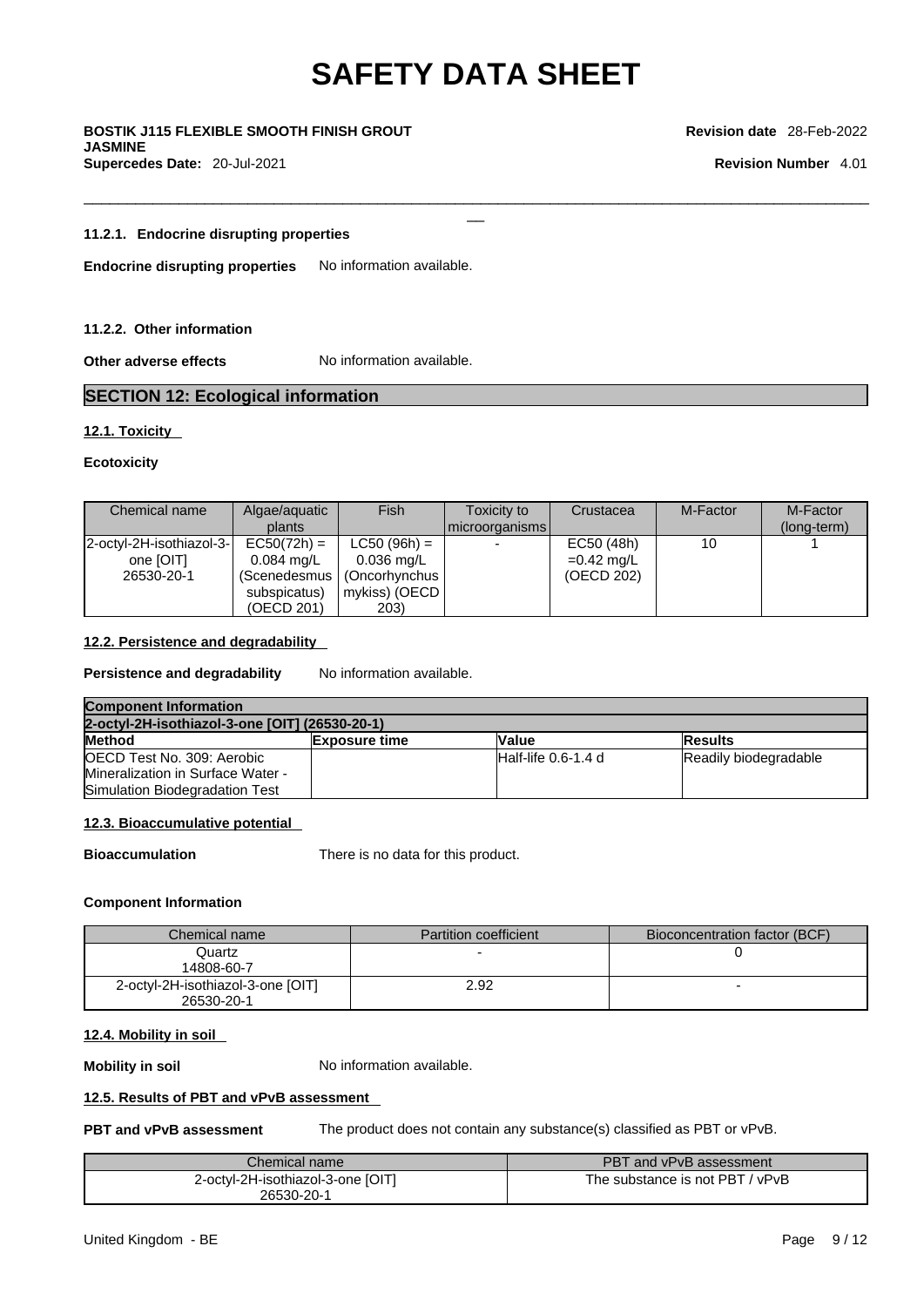$\Box$ 

\_\_ **BOSTIK J115 FLEXIBLE SMOOTH FINISH GROUT JASMINE Supercedes Date:** 20-Jul-2021 **Revision Number** 4.01

**12.6. Other adverse effects**

**Other adverse effects** No information available.

# **SECTION 13: Disposal considerations**

#### **13.1. Waste treatment methods**

| Waste from residues/unused<br>products | Dispose of contents/container in accordance with local, regional, national, and<br>international regulations as applicable. Dispose of waste in accordance with<br>environmental legislation.                                                                                                                                                                                                       |
|----------------------------------------|-----------------------------------------------------------------------------------------------------------------------------------------------------------------------------------------------------------------------------------------------------------------------------------------------------------------------------------------------------------------------------------------------------|
| <b>Contaminated packaging</b>          | Handle contaminated packages in the same way as the product itself.                                                                                                                                                                                                                                                                                                                                 |
| <b>European Waste Catalogue</b>        | 17 09 04 mixed construction and demolition wastes other than those mentioned in 17 09<br>01, 17 09 02 and 17 09 03<br>10 13 06 particulates and dust (except 10 13 12 and 10 13 13)<br>Cured product can be treated as construction waste. In the management of larger<br>quantities consult with local authorities and local waste disposal company<br>10 13 14 waste concrete and concrete sludge |
| <b>Other information</b>               | Waste codes should be assigned by the user based on the application for which the<br>product was used.                                                                                                                                                                                                                                                                                              |

## **SECTION 14: Transport information**

| Land transport (ADR/RID)<br>14.1 UN number or ID number<br>14.2 Proper Shipping Name<br>14.3 Transport hazard class(es)<br>14.4 Packing group<br>14.5 Environmental hazards<br><b>14.6 Special Provisions</b> | Not regulated<br>Not regulated<br>Not regulated<br>Not regulated<br>Not applicable<br>None |  |  |
|---------------------------------------------------------------------------------------------------------------------------------------------------------------------------------------------------------------|--------------------------------------------------------------------------------------------|--|--|
| <b>IMDG</b>                                                                                                                                                                                                   |                                                                                            |  |  |
| 14.1 UN number or ID number                                                                                                                                                                                   | Not regulated                                                                              |  |  |
| 14.2 Proper Shipping Name                                                                                                                                                                                     | Not regulated                                                                              |  |  |
| 14.3 Transport hazard class(es)<br>14.4 Packing group                                                                                                                                                         | Not regulated<br>Not regulated                                                             |  |  |
| 14.5 Marine pollutant                                                                                                                                                                                         | NΡ                                                                                         |  |  |
| <b>14.6 Special Provisions</b>                                                                                                                                                                                | None                                                                                       |  |  |
| 14.7 Transport in bulk according to Annex II of MARPOL and the IBC Code<br>Not applicable                                                                                                                     |                                                                                            |  |  |
|                                                                                                                                                                                                               |                                                                                            |  |  |
| Air transport (ICAO-TI / IATA-DGR)                                                                                                                                                                            |                                                                                            |  |  |
| 14.1 UN number or ID number                                                                                                                                                                                   | Not regulated                                                                              |  |  |
| 14.2 Proper Shipping Name<br>14.3 Transport hazard class(es)                                                                                                                                                  | Not regulated<br>Not regulated                                                             |  |  |
| 14.4 Packing group                                                                                                                                                                                            | Not regulated                                                                              |  |  |
| <b>14.5 Environmental hazards</b>                                                                                                                                                                             | Not applicable                                                                             |  |  |
| <b>14.6 Special Provisions</b>                                                                                                                                                                                | None                                                                                       |  |  |

### **Section 15: REGULATORY INFORMATION**

**15.1. Safety, health and environmental regulations/legislation specific for the substance or mixture**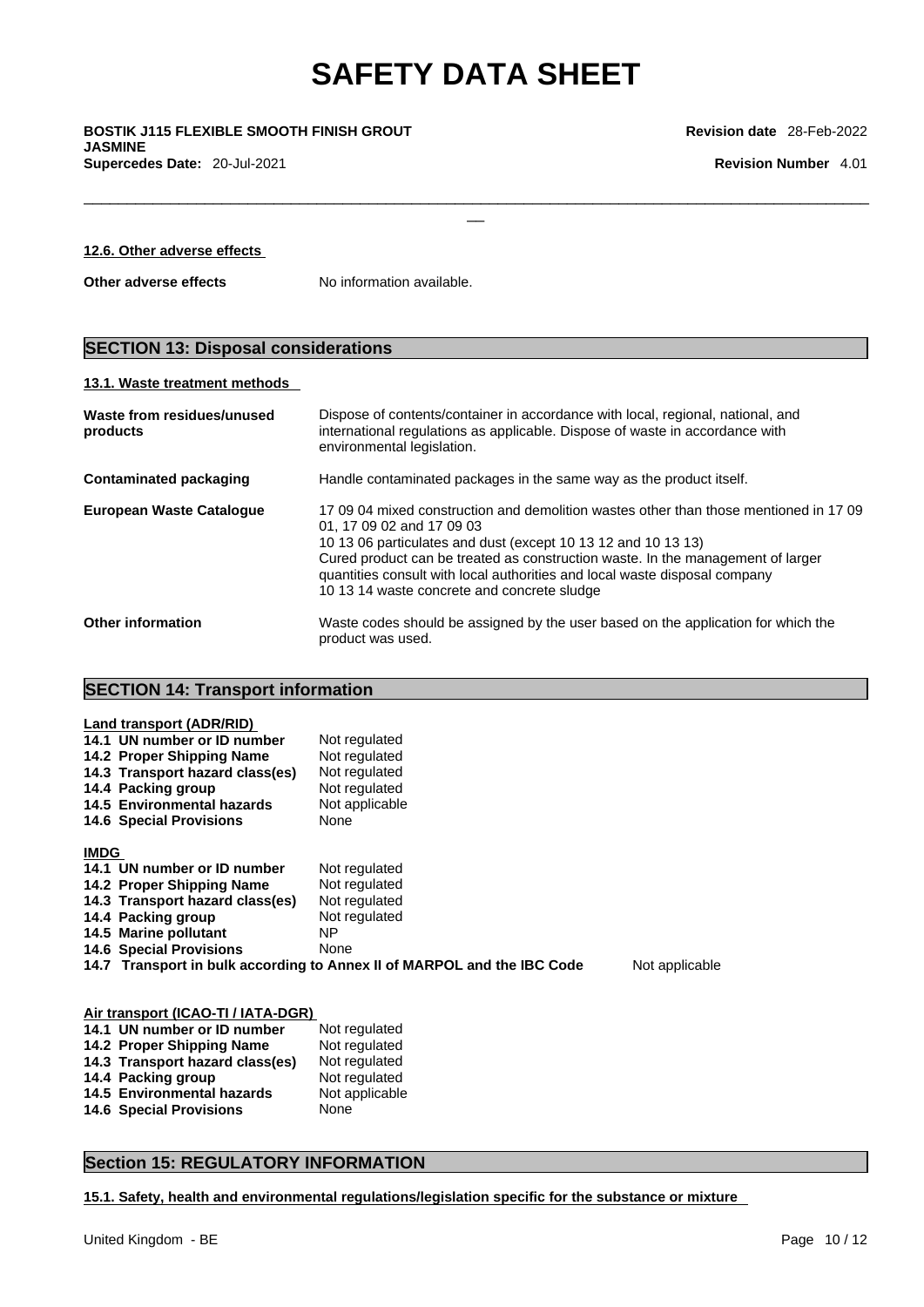\_\_ **BOSTIK J115 FLEXIBLE SMOOTH FINISH GROUT JASMINE Supercedes Date:** 20-Jul-2021 **Revision Number** 4.01

**European Union** 

Take note of Directive 98/24/EC on the protection of the health and safety of workers from the risks related to chemical agents at work

 $\Box$ 

Check whether measures in accordance with Directive 94/33/EC for the protection of young people at work must be taken.

Take note of Directive 92/85/EC on the protection of pregnant and breastfeeding women at work

#### **Registration, Evaluation, Authorization, and Restriction of Chemicals (REACh) Regulation (EC 1907/2006)**

#### **SVHC: Substances of Very High Concern for Authorisation:**

This product does not contain candidate substances of very high concern at a concentration >=0.1% (Regulation (EC) No. 1907/2006 (REACH), Article 59)

#### **EU-REACH (1907/2006) - Annex XVII - Substances subject to Restriction**

This product contains one or more substance(s) subject to restriction (Regulation (EC) No. 1907/2006 (REACH), Annex XVII).

| Chemical name          | <b>CAS No</b> | Restricted substance per REACH<br>Annex XVII |
|------------------------|---------------|----------------------------------------------|
| <b>Portland Cement</b> | 65997-15-1    |                                              |

**47** where product supplied with reducing agent the packaging must be marked with the storage conditions and storage period appropriate to maintaining the activity of the reducing agent to keep the content of soluble chromium VI below 2mg/Kg.

#### **Substance subject to authorisation per REACH Annex XIV**

This product does not contain substances subject to authorisation (Regulation (EC) No. 1907/2006 (REACH), Annex XIV)

**Ozone-depleting substances (ODS) regulation (EC) 1005/2009** Not applicable

#### **Persistent Organic Pollutants**

Not applicable

#### **National regulations**

#### **15.2. Chemical safety assessment**

Chemical Safety Assessments have been carried out by the Reach registrants for substances registered at >10 tpa. No Chemical Safety Assessment has been carried out for this mixture

### **SECTION 16: Other information**

### **Key or legend to abbreviations and acronyms used in the safety data sheet**

#### **Full text of H-Statements referred to under section 3**

H301 - Toxic if swallowed

H311 - Toxic in contact with skin

- H314 Causes severe skin burns and eye damage
- H315 Causes skin irritation
- H317 May cause an allergic skin reaction